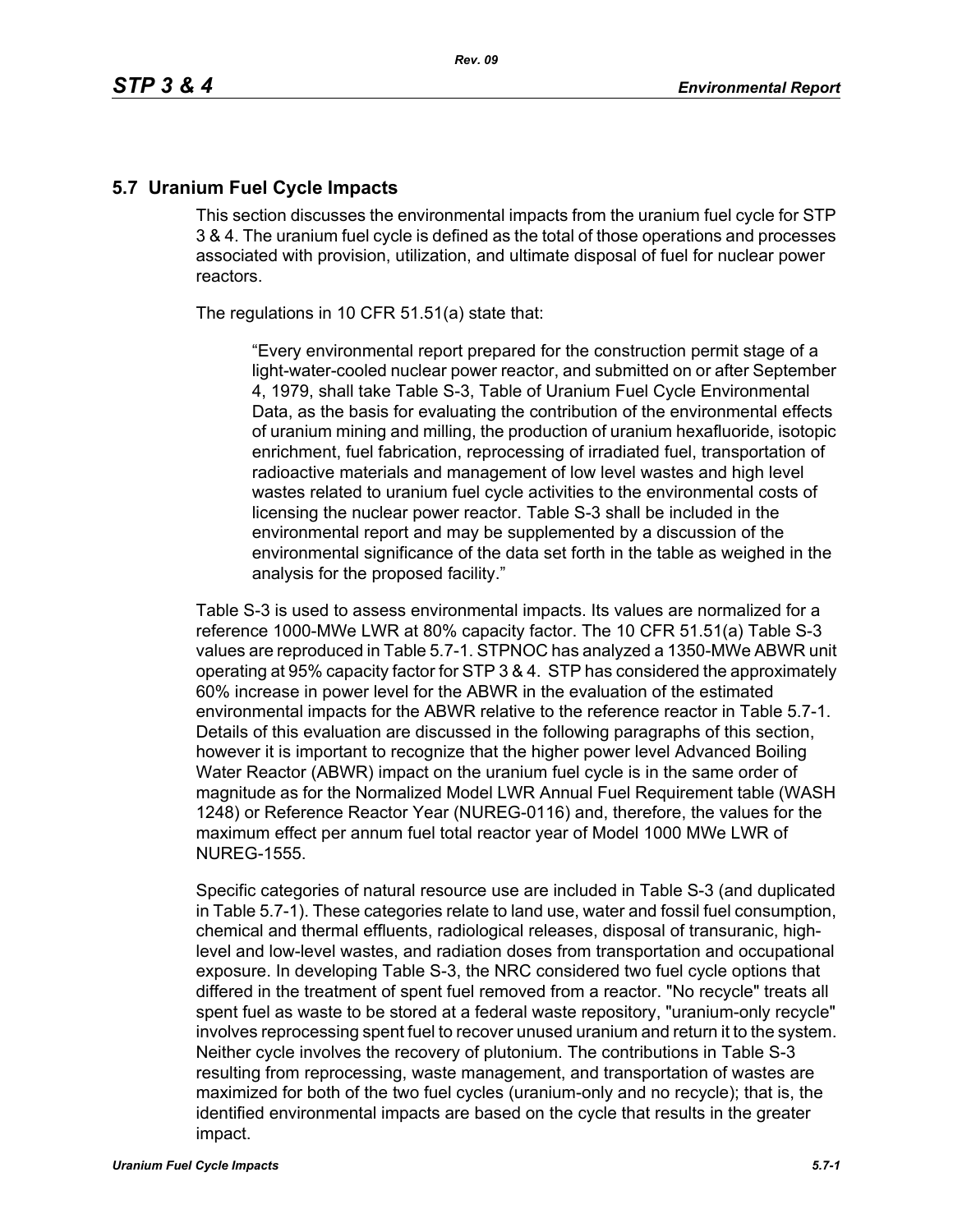The Nuclear Nonproliferation Act of 1978, Pub. L. No. 95-242 (22 USC 3201 et seq.), has significantly affected the disposition of spent nuclear fuel by deferring indefinitely the commercial reprocessing and recycling of spent fuel produced in the U.S. commercial nuclear power program. While the ban on the reprocessing of spent fuel was lifted during the Reagan administration, economic circumstances changed, reserves of uranium ore increased, and the stagnation of the nuclear power industry provided little incentive for the industry to resume reprocessing. During the 109th Congress, the Energy Policy Act of 2005, Pub. L. No. 109-58 (119 Stat. 594 [2005]), was enacted. It authorized the DOE to conduct an advanced fuel recycling technology research and development program to evaluate proliferation-resistant fuel recycling and transmutation technologies that minimize environmental or public health and safety impacts. Consequently, while federal policy does not prohibit reprocessing, additional DOE efforts would be required before commercial reprocessing and recycling of spent fuel produced in the U.S. commercial nuclear power plants could commence.

The following assessment of the environmental impacts of the fuel cycle for an ABWR at the STP site is based on the values in Table S-3 and NRC's analysis of the radiological impacts from radon-222 and technetium-99 in NUREG-1437 (Reference 5.7-1) which STPNOC has reviewed and updated for this analysis. NUREG-1437 and Addendum 1 to the GEIS (Reference 5.7-2) provide a detailed analysis of the environmental impacts from the uranium fuel cycle. Although NUREG-1437 is specific to impacts related to license renewal, the information is relevant to this review because the ABWR design considered here is also a LWR and uses the same type of fuel.

The fuel cycle impacts in Table S-3 are based on a reference 1000 MWe LWR operating at an annual capacity factor of 80% for an electrical output of 800 MWe. STPNOC will operate two ABWR units at the site. The standard configuration (a single unit) will be used to evaluate uranium fuel cycle impacts relative to the reference reactor. In the following evaluation of the environmental impacts of the fuel cycle for the ABWR, STPNOC assumed a 1350 MWe reactor with a capacity factor of 95% for an electrical output of approximately 1280 MWe. The ABWR output is approximately 60% greater than the output used to estimate impact values in Table S-3 (reproduced in Table 5.7-1) for the reference reactor. As stated earlier in this section, data used for evaluation of the uranium fuel cycle environmental impact has been scaled from the reference reactor impacts to reflect the output of one ABWR.

NRC calculated the values in Table S-3 from industry averages for the performance of each type of facility or operation associated with the fuel cycle. NRC chose assumptions so that the calculated values will not be underestimated. This approach was intended to ensure that the actual values will be less than the quantities shown in Table S-3 for all LWR nuclear power plants within the widest range of operating conditions. Changes in the fuel cycle and reactor operations have occurred since Table S-3 was promulgated. For example, the estimated quantity of fuel required for a year's operation of a nuclear power plant can now reasonably be calculated assuming a 60-year lifetime (40 years of initial operation plus a 20-year license renewal term). This was done in NUREG-1437 for both BWRs and PWRs, and the highest annual requirement (35 metric tonnes [MT] of uranium made into fuel for a BWR) was used in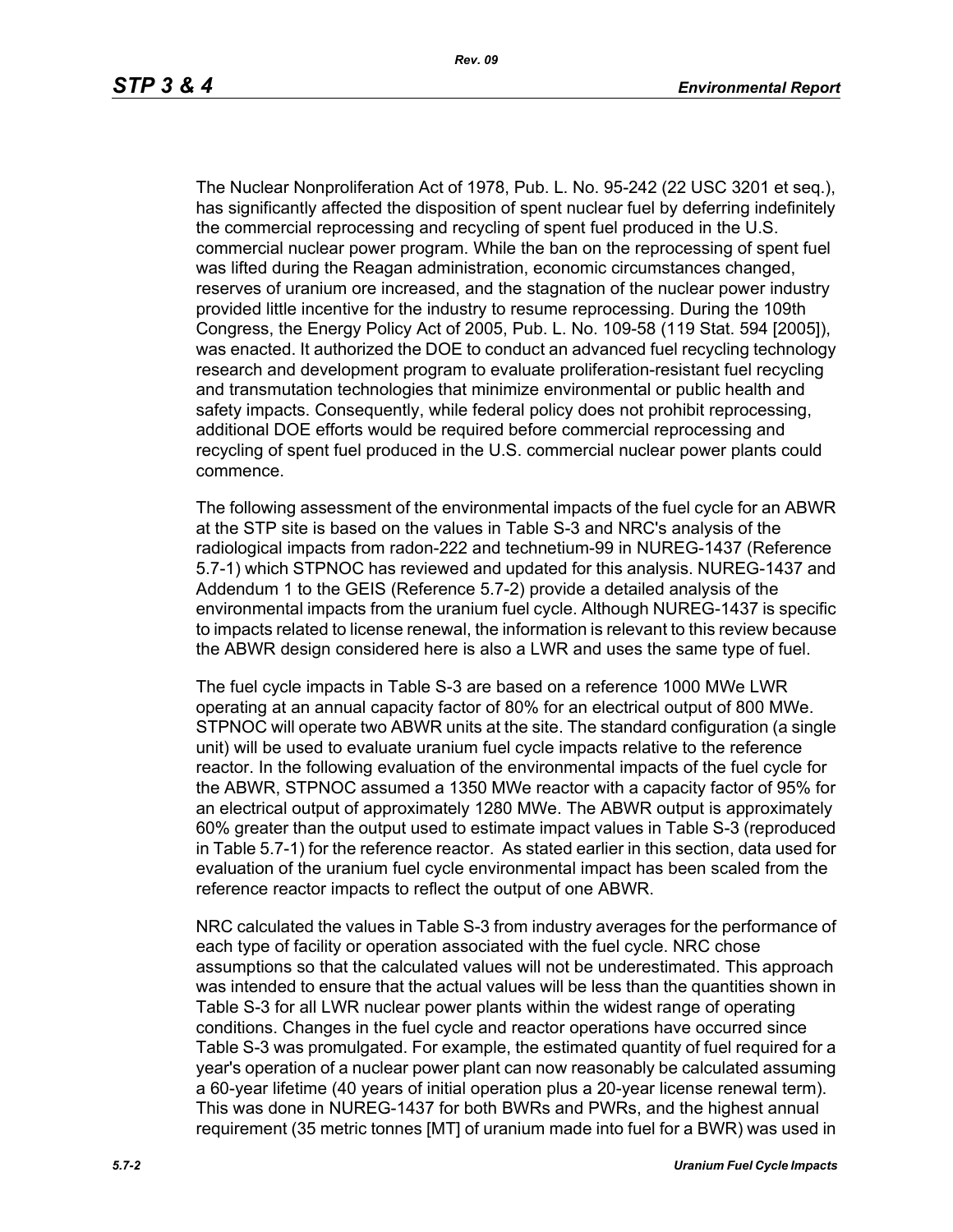NUREG-1437 as the basis for the reference reactor year. A number of fuel management improvements have been adopted by nuclear power plants to achieve higher performance and to reduce fuel and enrichment requirements, reducing annual fuel requirements. Therefore, Table S-3 remains a conservative estimate of the environmental impacts of the fuel cycle fueling nuclear power reactors operating today.

Another change is the elimination of the U.S. restrictions on the importation of foreign uranium. The economic conditions of the uranium market now and in the foreseeable future favor full use of foreign uranium at the expense of the domestic uranium industry. These market conditions have forced the closing of most U.S. uranium mines and mills, substantially reducing the environmental impacts in the United States from these activities. However, the Table S-3 estimates have not been adjusted accordingly so as to ensure that these impacts, which will have been experienced in the past and may be fully experienced in the future, are considered. Factoring in changes to the fuel cycle suggests that the environmental impacts of mining and milling could drop to levels below those in Table S-3. Section 6.2.3 of NUREG-1437 discusses the sensitivity of these changes in the fuel cycle on the environmental impacts.

# **5.7.1 Land Use**

The total annual land requirements for the fuel cycle supporting an ABWR will be about 181 acres. Approximately 21 acres will be permanently committed land, and 160 acres will be temporarily committed. A "temporary" land commitment is a commitment for the life of the specific fuel cycle plant (e.g., a mill, enrichment plant, or succeeding plants). Following decommissioning, the land could be released for unrestricted use. "Permanent" commitments represent land that may not be released for use after decommissioning because decommissioning does not result in the removal of sufficient radioactive material to meet the limits of 10 CFR 20, Subpart E for release of an area for unrestricted use.

In comparison, a coal-fired plant with the same MWe output as the ABWR using stripmined coal requires the disturbance of about 320 acres per year for fuel alone. The impacts on land use from the uranium fuel cycle will be SMALL and will not warrant mitigation.

### **5.7.2 Water Use**

Principal water use for the fuel cycle supporting STP 3 & 4 will be that required to remove waste heat from the power stations supplying electricity to the enrichment process. Scaling from Table S-3, of the total annual water use of 1.82  $\times$  10<sup>10</sup> gallons for the ABWR fuel cycle, about  $1.78 \times 10^{10}$  gallons will be required for the removal of waste heat. Evaporative losses from fuel cycle process cooling will be about 2.57  $\times$  10<sup>8</sup> gallons per year and mine drainage will account for 2.04  $\times$  10<sup>8</sup> gallons per year. Impacts on water use from the uranium fuel cycle will be SMALL and will not warrant mitigation.

### **5.7.3 Fossil Fuel Impacts**

Electric energy and process heat are required during various phases of the fuel cycle process. The electric energy is usually produced by the combustion of fossil fuel at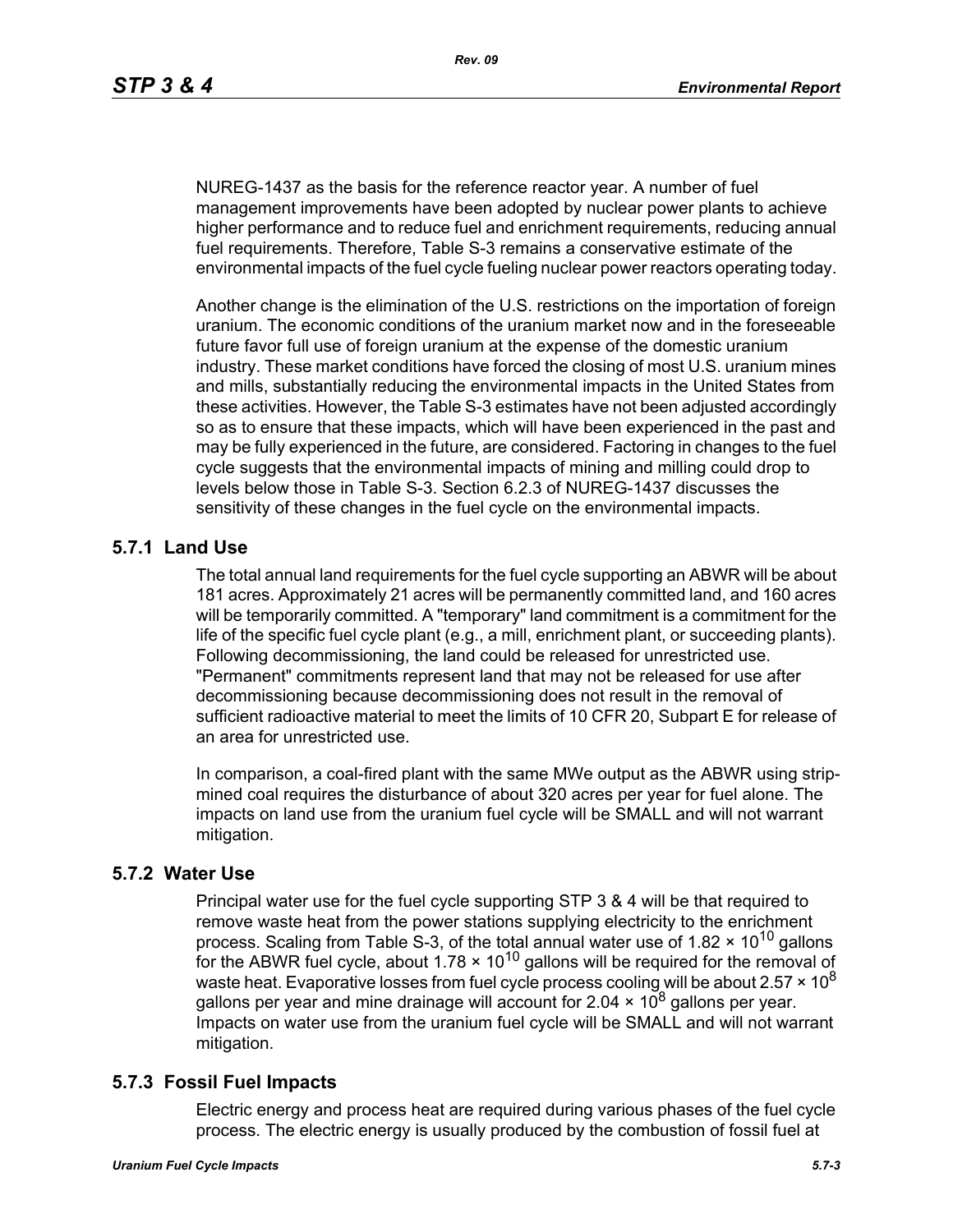*Rev. 09*

conventional power plants. Electric energy associated with the fuel cycle represents about 5% of the annual electric power production of the reference reactor. Process heat is primarily generated by the combustion of natural gas. This gas consumption, if used to generate electricity, represents less than 0.4% of the electrical output of the reference reactor. The direct and indirect consumption of electric energy for fuel cycle operations would be small relative to the power production of the proposed units.

## **5.7.4 Chemical Effluents**

The quantities of liquid, gaseous, and particulate discharges associated with the fuel cycle processes are given in Table S-3 (Table 5.7-1) for the reference 1000-MWe LWR. The quantities of effluents for an ABWR will be approximately 60% greater than those in Table S-3 (Table 5.7-1). The principal effluents are  $SO_x$ ,  $NO_x$ , and particulates. Based on the U.S. Environmental Protection Agency's National Air Pollutant Emissions Estimates (Reference 5.7-3), these ABWR emissions constitute less than 0.052% of all  $SO_2$  emissions in 2005, and less than 0.012% of all  $NO_x$ emissions in 2005.

Liquid chemical effluents produced in the fuel cycle processes are related to fuel enrichment and fabrication and may be released to receiving waters. All liquid discharges into navigable waters of the United States from facilities associated with fuel cycle operations are subject to requirements and limitations set by an appropriate federal, state, regional, local, or tribal regulatory agency. Tailing solutions and solids are generated during the milling process and are not released in quantities sufficient to have a significant impact on the environment. Impacts from chemical effluents from the uranium fuel cycle will be SMALL and will not warrant mitigation.

### **5.7.5 Radioactive Effluents**

Radioactive gaseous effluents estimated to be released to the environment from waste management activities and certain other phases of the fuel cycle are set forth in Table S-3 (Table 5.7-1). Using Table S-3 data, Subsection 6.2.2.1 of NUREG-1437 estimates the 100-year environmental dose commitment to the U.S. population from the fuel cycle (excluding reactor releases and dose commitments due to radon-222 and technetium-99) to be about 400 person-rem per reference reactor year. The estimated dose commitment to the U.S. population will be approximately 640 personrem per year of operation for the ABWR.

Subsection 6.2.2.1 of NUREG-1437 estimates the additional whole body dose commitment to the U.S. population from radioactive liquid wastes effluents due to all fuel cycle operations (other than reactor operation) to be approximately 200 personrem per reference reactor year. The estimated dose commitment to the U.S. population will be approximately 320 person-rem per year of operation for the ABWR. Thus, the estimated 100-year environmental dose commitment to the U.S. population from radioactive gaseous and liquid releases from fuel cycle operations is approximately 960 person-rem to the whole body per reactor-year for the ABWR.

The radiological impacts of radon-222 and technetium-99 releases are not included in Table S-3. Principal radon releases occur during mining and milling operations and as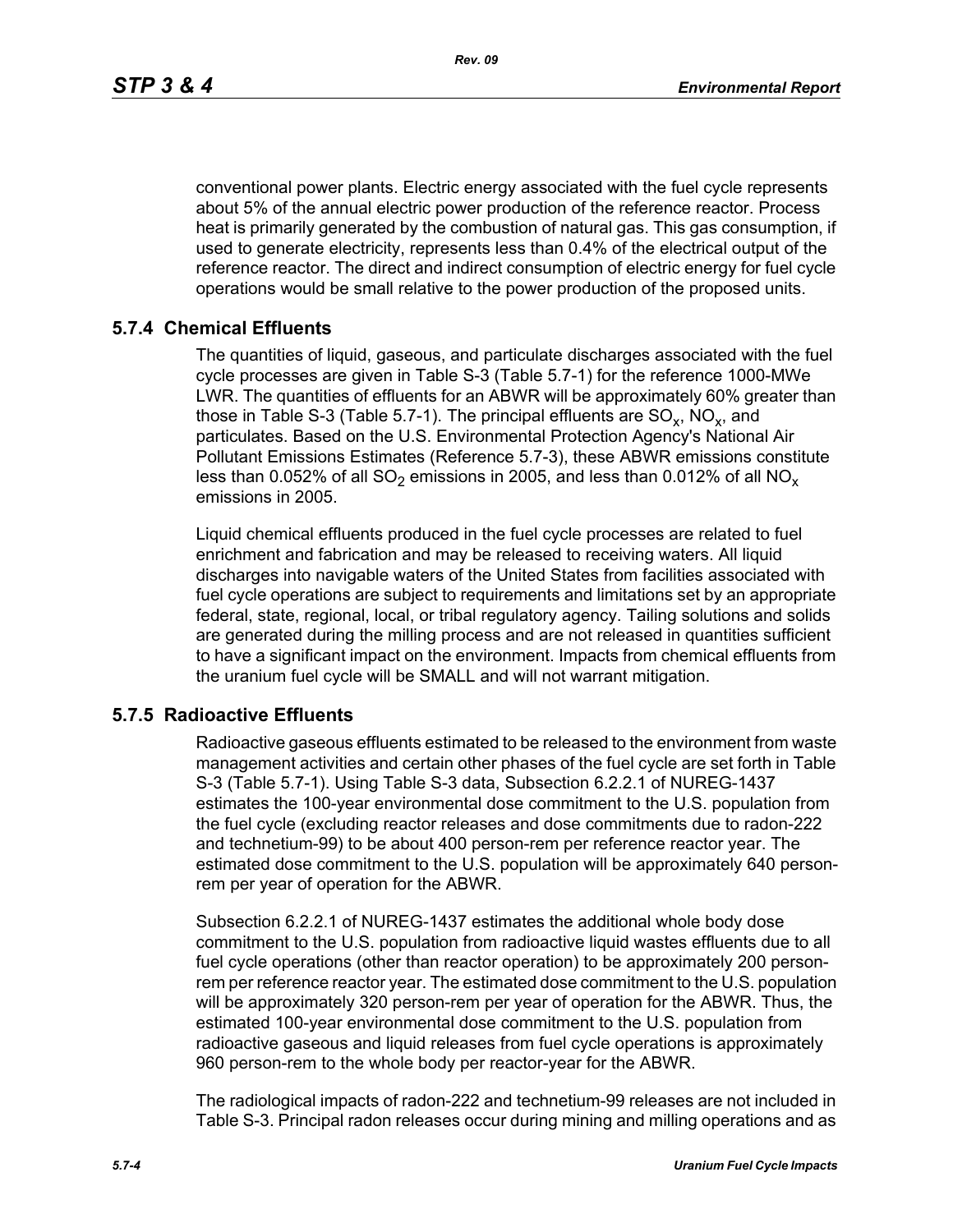emissions from mill tailings. Principal technetium-99 releases occur as releases from the gaseous diffusion enrichment process. NRC provided an evaluation of these technetium-99 and radon-222 releases in NUREG-1437. STPNOC has reviewed the evaluation, considers it reasonable, and has provided it as part of this application for STP 3 & 4.

Section 6.2 of NUREG-1437 estimates radon-222 releases from mining and milling operations, and from mill tailings for a year of operation of the reference 1000-MWe LWR. The estimated releases of radon-222 for one ABWR are 8300 curies (Ci) per year. Of this total, approximately 78% will be from mining, 15% from milling, and 7% from inactive tails before stabilization. Radon releases from stabilized tailings were estimated to be 1.6 Ci per year for the ABWR; that is 60% greater than the NUREG-1437 estimate for the reference reactor year. The major risks from radon-222 are from exposure to the bone and lung, although there is a small risk from exposure to the whole body. The organ-specific dose weighting factors from 10 CFR 20 were applied to the bone and lung doses to estimate the 100-year dose commitment from radon-222 to the whole body. The 100-year estimated dose commitment from mining, milling, and tailings before stabilization for the ABWR will be approximately 1500 person-rem to the whole body. From stabilized tailing piles, the same estimated 100-year environmental dose commitment will be approximately 28 person-rem to the whole body.

NUREG-1437 considered the potential health effects associated with the releases of technetium-99 for the reference reactor. The estimated technetium-99 releases for the ABWR will be 0.011 Ci from chemical processing of recycled uranium hexafluoride before it enters the isotope enrichment cascade and 0.0080 Ci into groundwater from a high-level waste repository. The major risks from technetium-99 are from exposure of the gastrointestinal tract and kidneys, and a small risk from whole-body exposure. Applying the organ-specific dose weighting factors from 10 CFR 20 to the gastrointestinal tract and kidney doses, the total-body 100-year dose commitment from technetium-99 is estimated to be 160 person-rem for the ABWR.

Although radiation can cause cancer at high doses and high dose rates, no data unequivocally establish a relationship between cancer and low doses or low dose rates below approximately 10,000 person-rem. However, to be conservative, radiation protection experts assume that any amount of radiation may pose some risk of cancer, or a severe hereditary effect, and that higher radiation exposures create higher risks. Therefore, a linear, no-threshold dose response relationship is used to describe the relationship between radiation dose and detrimental effects. Simply stated, any increase in dose, no matter how small, results in an incremental increase in health risk. A recent report by the National Academy of Sciences (Reference 5.7-4) supports the linear, no-threshold dose response model.

Based on this model, risk to the public from radiation exposure can be estimated using the nominal probability coefficient (730 fatal cancers, nonfatal cancers, or severe hereditary effects per 1  $\times$  10<sup>6</sup> person-rem) from the International Commission on Radiation Protection (ICRP) Publication 60 (Reference 5.7-5). This coefficient, multiplied by the sum of the estimated whole-body population doses estimated above for the ABWR, approximately 2600 person-rem per year, estimates that the U.S.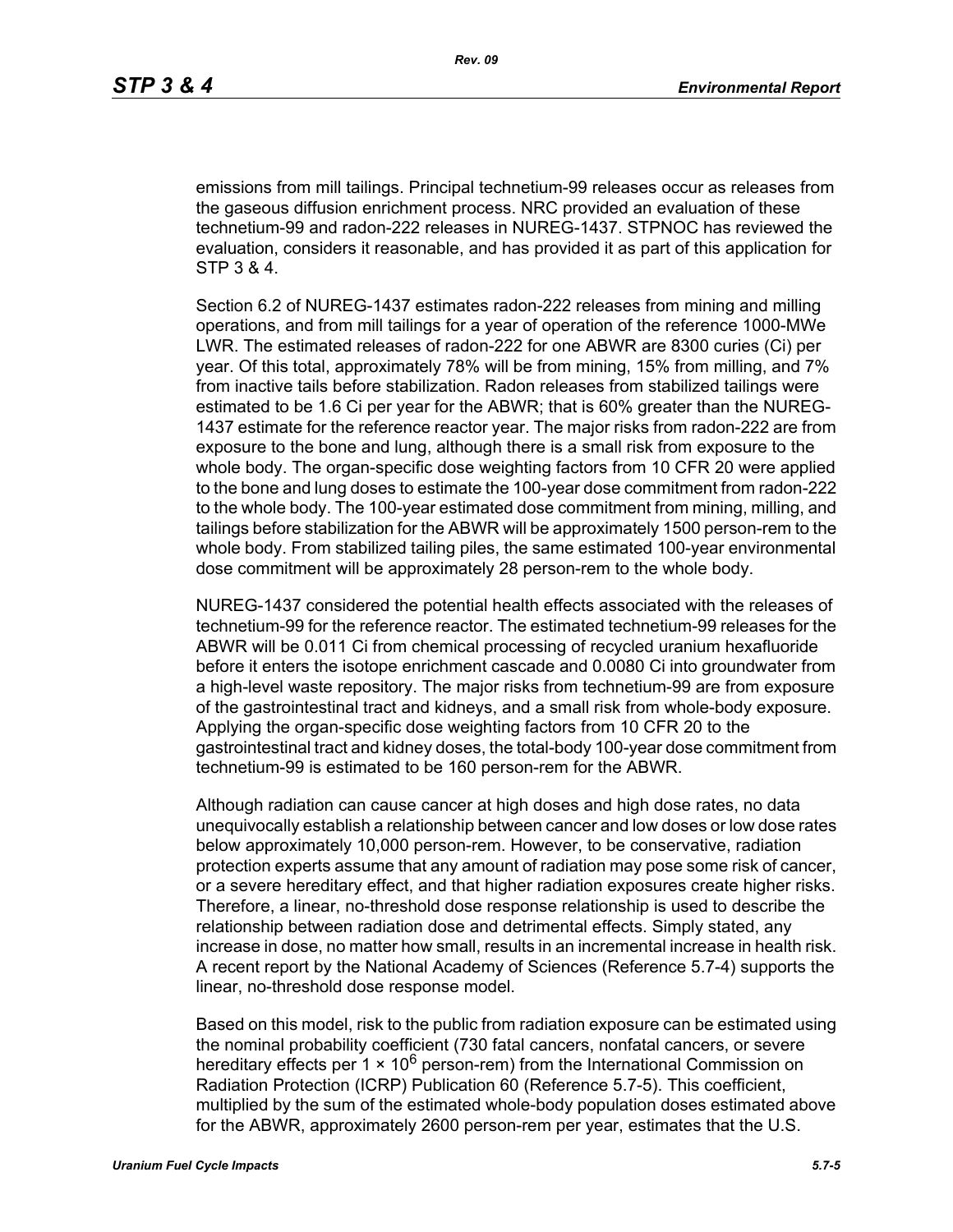*Rev. 09*

population could incur a total of approximately 1.9 fatal cancers, nonfatal cancers, or severe hereditary effects from the annual fuel cycle for the ABWR. This risk is small compared to the number of fatal cancers, nonfatal cancers, and severe hereditary effects that will be estimated to occur in the U.S. population annually from exposure to natural sources of radiation using the same risk estimation methods.

Based on these analyses, STPNOC concludes that the environmental impacts of radioactive effluents from the fuel cycle will be SMALL and will not warrant mitigation.

### **5.7.6 Radioactive Waste**

The quantities of radioactive waste (low-level, high-level, and transuranic wastes) associated with fuel cycle processes are presented in Table S-3 (Table 5.7-1). For lowlevel waste disposal, NRC notes in 10 CFR 51.51(b) that there will be no significant radioactive releases to the environment. For high-level and transuranic wastes, NRC notes that these wastes are to be disposed at a repository, such as the candidate repository at Yucca Mountain, Nevada. No release to the environment is expected to be associated with such disposal because all of the gaseous and volatile radionuclides contained in the spent fuel are assumed to be released to the atmosphere before disposal of the waste.

There is some uncertainty associated with the high-level waste and spent fuel disposal component of the fuel cycle. The regulatory limits for offsite releases of radionuclides for the current candidate repository site have not been finalized. However, NRC has assumed that limits would be developed along the line of the 1995 National Academy of Sciences report, "Technical Bases for Yucca Mountain Standards" (Reference 5.7- 6), and that in accordance with the Commission's Waste Confidence Decision (10 CFR 51.23), a repository can and likely will be developed at some site that will comply with such limits, with peak doses to virtually all individuals of 100 person-rem per year or less (Reference 5.7-1). It is reasonable to conclude that the offsite radiological impacts of spent fuel and high-level waste disposal would not be sufficiently great to preclude construction of new units at the STP site.

For the reasons stated above, STPNOC concludes that the environmental impacts of radioactive waste disposal will be SMALL and will not warrant mitigation.

#### **5.7.7 Occupational Dose**

The estimated occupational dose attributable to all phases of the fuel cycle is approximately 960 person-rem per year for the ABWR. This is based on a 600 personrem-per-year occupational dose estimate attributable to all phases of the fuel cycle for the reference reactor (Reference 5.7-1). The dose to any individual worker would be maintained within the dose limit of 10 CFR 20, which is five rem per year. The environmental impacts from this occupational dose would be SMALL.

#### **5.7.8 Transportation**

The transportation dose to workers and the public totals about 2.5 person-rem per year for the reference reactor as presented in Table S-3 (Table 5.7-1). This corresponds to a dose of 4.0 person-rem per year for the ABWR. Estimated dose to workers is below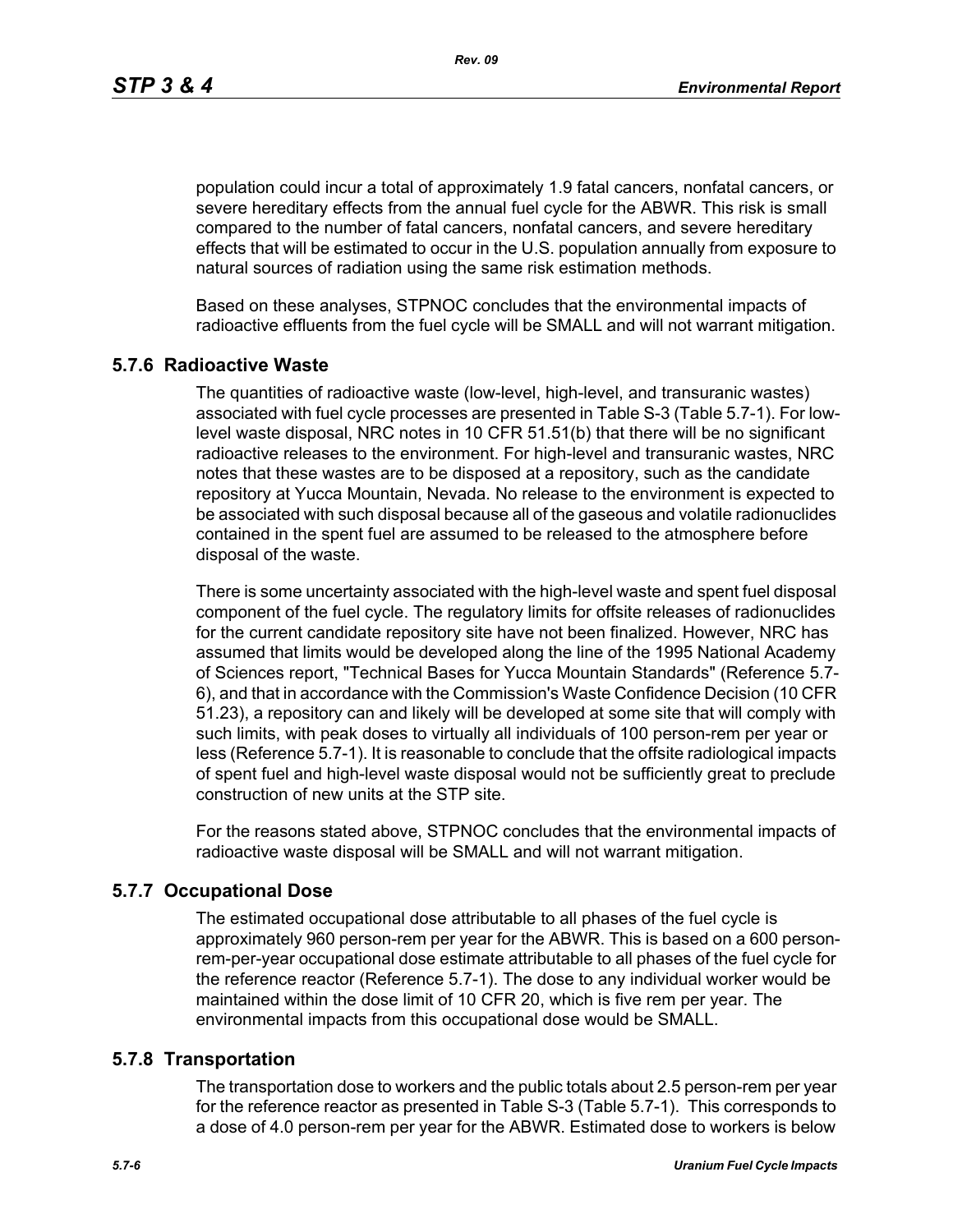established safe limit. For comparative purposes, the estimated collective dose from natural background radiation to the population within 50 miles of the STP site is 75,000 person-rem per year. On the basis of this comparison, STPNOC concludes that environmental impacts of transportation from the fuel cycle will be SMALL and will not warrant mitigation.

### **5.7.9 Summary**

STPNOC evaluated the environmental impacts of the uranium fuel cycle as given in Table S-3 and considered the effects of radon-222 and technetium-99 releases based on the information presented in NUREG-1437. For determination of "small radiological impact" compliance with dose and release levels were utilized. Arguments based on comparison with natural background radiation were used only where dose and release levels cannot be established without great uncertainty, e.g., for large populations. NUREG-1437, Vol. 1, Section 6.2.4 Conclusions, in the paragraph states that "The aggregate nonradiological impact of the uranium fuel cycle resulting from the renewal of an operating license on any plant is small". Based on this evaluation, STPNOC concludes that the impacts associated with the uranium fuel cycle would be SMALL, and mitigation would not be warranted.

#### **5.7.10 References**

- 5.7-1 "Generic Environmental Impact Statement for License Renewal of Nuclear Plants, Section 6.2, 'Impacts of the Uranium Fuel Cycle,'" NUREG-1437, Volume 1, May 1996.
- 5.7-2 "Generic Environmental Impact Statement for License Renewal of Nuclear Plants, Section 6.3, 'Transportation', and Table 9.1, 'Summary of findings on NEPA issues for license renewal of nuclear power plants,'" NUREG-1437, Volume 1, Addendum 1, August 1999.
- 5.7-3 "National Air Pollutant Emissions Estimates (fires and dust excluded) for Major Pollutants," EPA 2006. Available at http://earth1.epa.gov/airtrends/pdfs/table3.pdf, accessed January 29, 2007.
- 5.7-4 "Health Risks from Exposure to Low Levels of Ionizing Radiation: BEIR VII – Phase 2," Committee to Assess Health Risks From Exposure to Low Levels of Ionizing Radiation, Board on Radiation Effects Research, Division of Earth and Life Studies, National Research Council, National Academy Press, Washington D.C, 2006, NAS 2006. Available at http://www.nap.edu/books/030909156X/html.
- 5.7-5 "1990 Recommendations of the International Commission of Radiological Protection, ICRP Publication 60, Annals of the ICRP 21(1-3)," ICRP 1991, Pergammon Press, New York, New York, 1991.
- 5.7-6 "Technical Bases for Yucca Mountain Standards," Committee on Technical Bases for Yucca Mountain Standards, Board on Radioactive Waste Management, Commission on Geosciences, Environment, and Resources,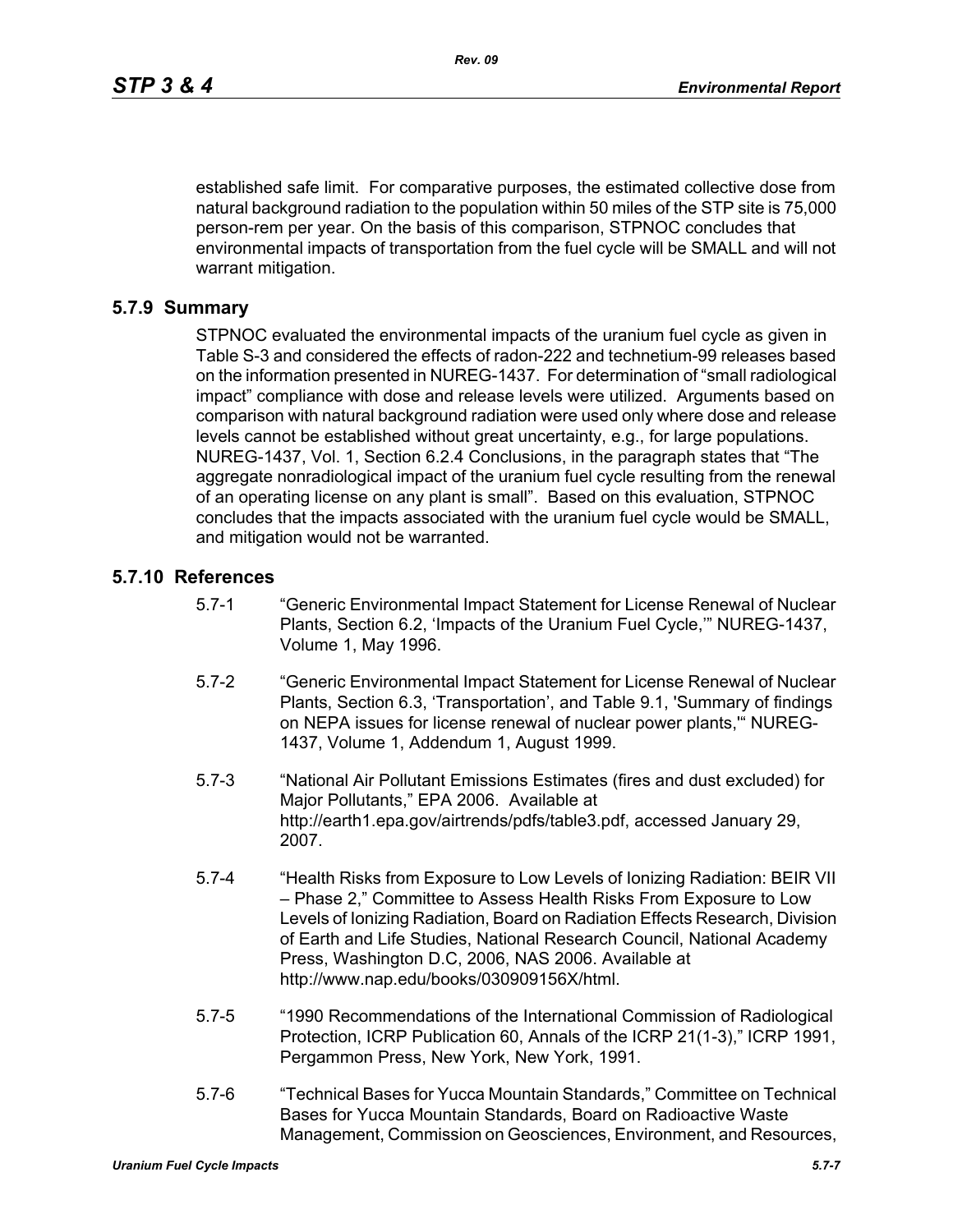National Research Council, National Academy Press, Washington D.C., 1995, NAS 1995. Available at http://books.nap.edu/books/0309052890/html/R1.html#pagetop.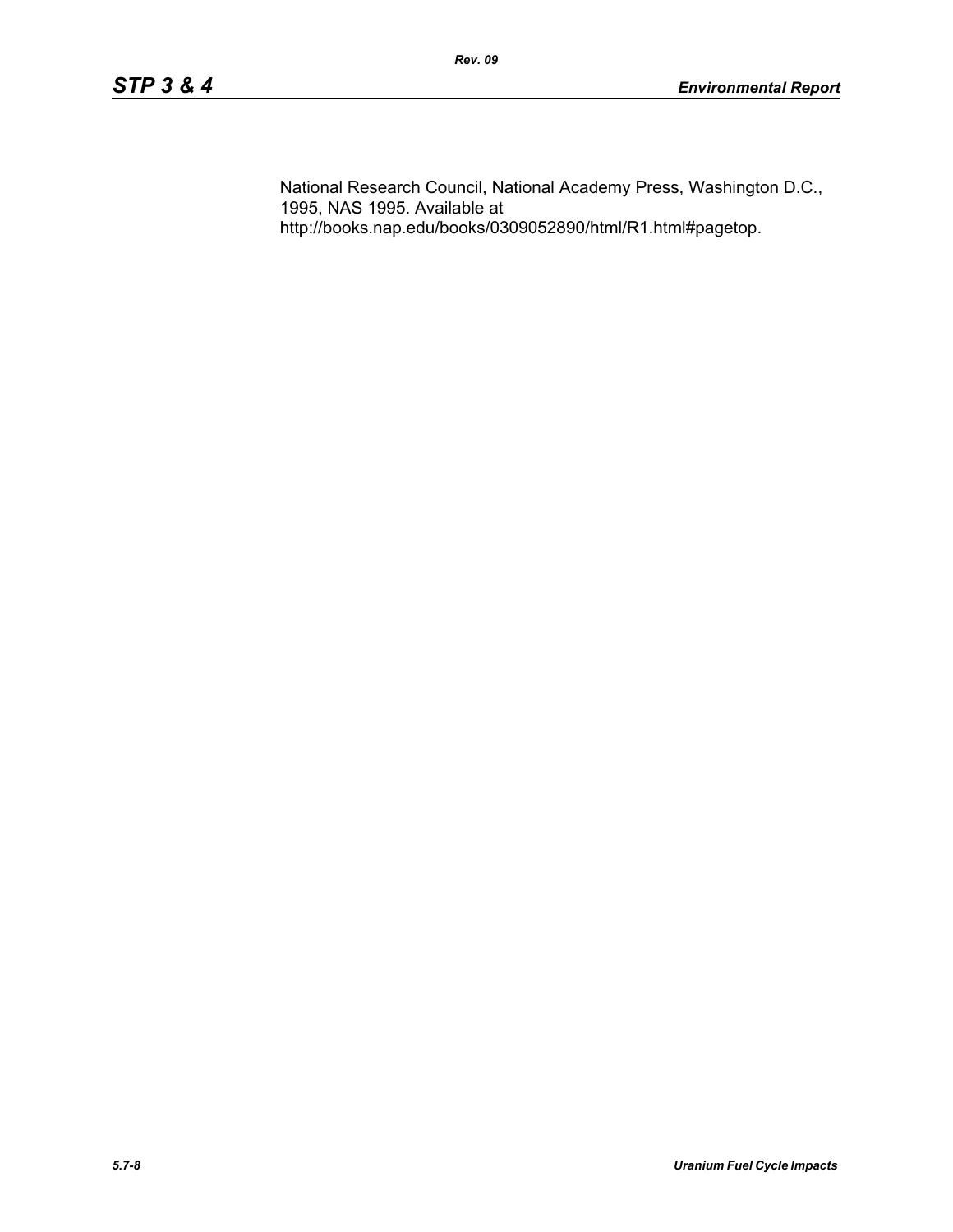| <b>Environmental Considerations</b>      | <b>Reference</b><br><b>Reactor</b> | <b>ABWR</b> |  |  |
|------------------------------------------|------------------------------------|-------------|--|--|
| <b>Natural Resource Use</b>              |                                    |             |  |  |
| Land (acres)                             |                                    |             |  |  |
| Temporarily committed [2]                | 100                                | 160         |  |  |
| Undisturbed area                         | 79                                 | 127         |  |  |
| Disturbed area                           | 22                                 | 35          |  |  |
| Permanently committed                    | 13                                 | 21          |  |  |
| Overburden moved (millions of MT)        | 2.8                                | 4.5         |  |  |
| Water (millions of gallons)              |                                    |             |  |  |
| Discharged to air                        | 160                                | 257         |  |  |
| Discharged to water bodies               | 11,090                             | 17,800      |  |  |
| Discharged to ground                     | 127                                | 204         |  |  |
| Total                                    | 11,377                             | 18,200      |  |  |
| <b>Fossil Fuel</b>                       |                                    |             |  |  |
| Electrical energy (thousands of MW-hour) | 323                                | 520         |  |  |
| Equivalent coal (thousands of MT)        | 118                                | 190         |  |  |
| Natural gas (millions of scf)            | 135                                | 220         |  |  |
| Gases (including entrainment) [3]        |                                    |             |  |  |
| $SO_{x}$                                 | 4400                               | 7050        |  |  |
| $NO_x$ [4]                               | 1190                               | 1910        |  |  |
| hydrocarbons                             | 14                                 | 22          |  |  |
| CO                                       | 29.6                               | 47          |  |  |
| particulates                             | 1154                               | 1850        |  |  |
| Other gases                              |                                    |             |  |  |
| F                                        | 0.67                               | 1.1         |  |  |
| HCI                                      | 0.014                              | 0.022       |  |  |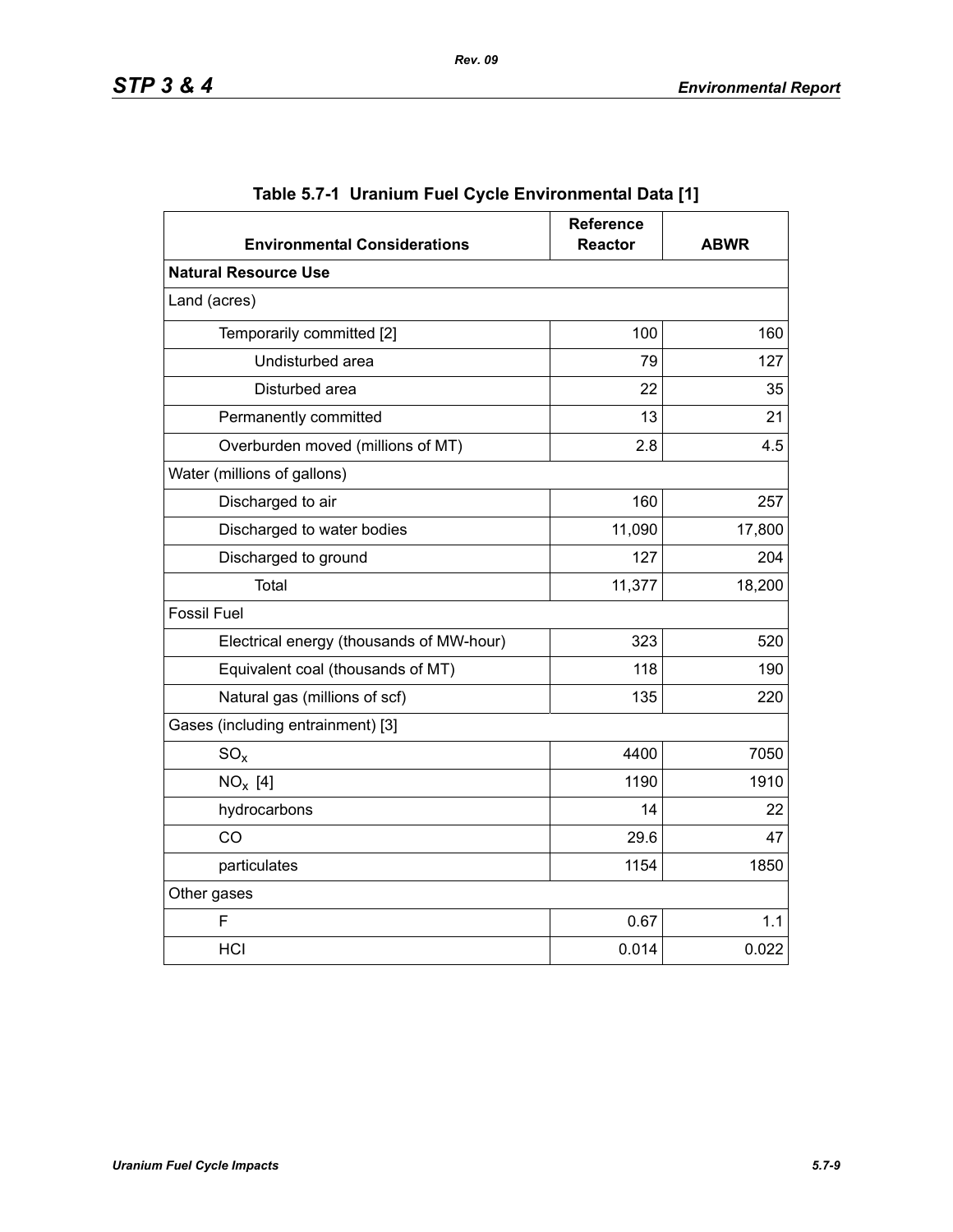| <b>Environmental Considerations</b>  | <b>Reference</b><br><b>Reactor</b> | <b>ABWR</b> |
|--------------------------------------|------------------------------------|-------------|
| Liquid                               |                                    |             |
| SO <sub>4</sub>                      | 9.9                                | 16          |
| NO <sub>3</sub>                      | 25.8                               | 41          |
| fluoride                             | 12.9<br>21                         |             |
| $Ca++$                               | 5.4<br>8.7                         |             |
| $CI-$                                | 8.5<br>14                          |             |
| $Na+$                                | 12.1                               | 19          |
| NH <sub>3</sub>                      | 10                                 | 16          |
| Fe                                   | 0.4                                | 0.64        |
| Tailings solutions (thousands of MT) | 240                                | 380         |
| Solids                               | 91,000                             | 146,000     |
| Effluents - Radiological (curies)    |                                    |             |
| Gases (including entrainment)        |                                    |             |
| $\overline{222}$ <sub>Rn</sub>       | [5]                                | [5]         |
| $\overline{^{226}}$ Ra               | 0.02                               | 0.032       |
| $230$ Th                             | 0.02                               | 0.032       |
| U                                    | 0.034                              | 0.055       |
| $3H$ (thousands)                     | 18.1                               | 29          |
| $\overline{^{14}C}$                  | 24                                 | 38          |
| 85Kr (thousands)                     | 400                                | 640         |
| $106$ Ru                             | 0.14                               | 0.22        |
| 129 <sub>l</sub>                     | 1.3                                | 2.1         |
| 131 <sub>1</sub>                     | 0.83                               | 1.3         |
| $\overline{99}$ Tc                   | [5]                                | $[5]$       |
| Fission products and TRU             | 0.203                              | 0.33        |